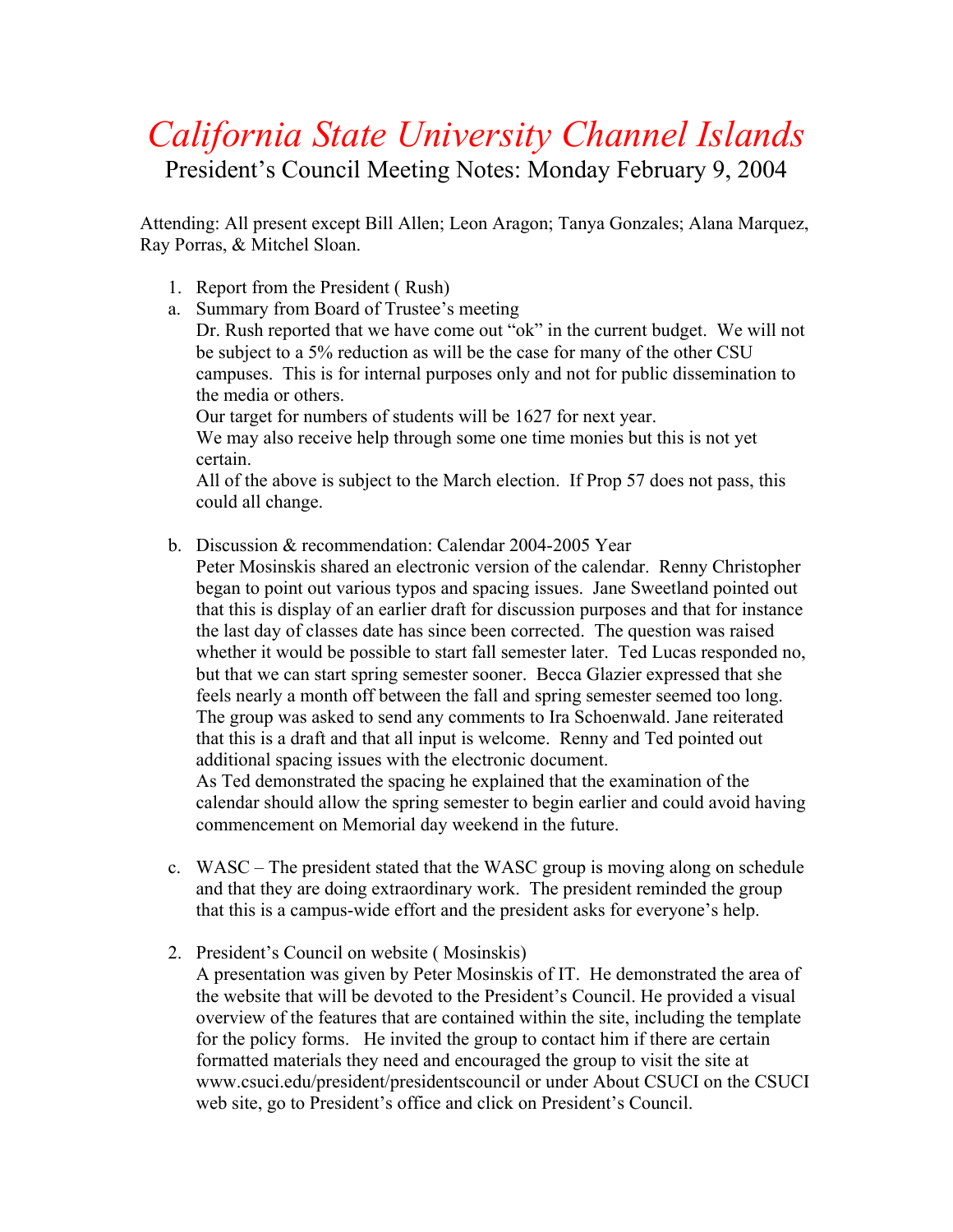3. Policy Format Update ( Remotti)

Melissa Remotti provided an overview of new templates that have been designed for use when establishing University policies. For policy formatting- she informed the group that they will be on the Website with a cover page and template. The group was instructed to use the template whenever they are submitting a policy to the council. You can also use this format for procedures. Not all procedures will be public and procedures will not come to the council for approval.

Regarding the policy numbering system, Ms. Remotti described the numbering system to be used and shared that each area of the campus was asked to come up with their classifications for their areas. She explained that the classifications or system will change as needed in the future but that so far it seems to be working. Renny Christopher pointed out that there is no faculty senate on this campus, rather an academic senate as they have more than faculty participate in the senate. The group was reminded that procedures do not go through President's Council.

4. Human Resources Policies Recommendations ( Flores) Art Flores pointed out that in reviewing many of the policies he's noted that many will affect the students but they may have been written prior to the student's arrival on the campus. He is now working to make them more specific and ensuring that they also cover the students as needed.

 Regarding the policy of smoking on campus, Art Flores explained that he has merged information from three other campuses to form this draft policy.

The president questioned if this smoking policy would also affect the Town Center. It was determined that this would be an issue for the Site Authority to consider. Art Flores did point out that this policy would apply to student housing.

Dr. Rush pointed out that the standard smoking policy is actually trustee policy we are simply adopting it.

Ed Lebioda questioned if this policy is all that we want. He pointed out that it can be disturbing when three folks walking down the sidewalk in front of you are smoking. Art offered to the president that he would research smoking policies for other CSU campuses and forward his findings to the Council.

5. Responsible Use Policy Discussion (Dase)

Mary Ann Dase stated that federal and state laws are the guiding force when it comes to the responsible use policy. CSU guidelines and memorandums also guided the web areas. Although IT can identify a large download, for instance an entire movie, IT is not the enforcers. Concerns would go to the responsible area so the direction would come from the governance of that area. Renny brought concerns forward that had been raised by fellow members of the faculty. One area referred to the user being responsible for ensuring the security of the equipment. Renny questioned how the user ensures the security of their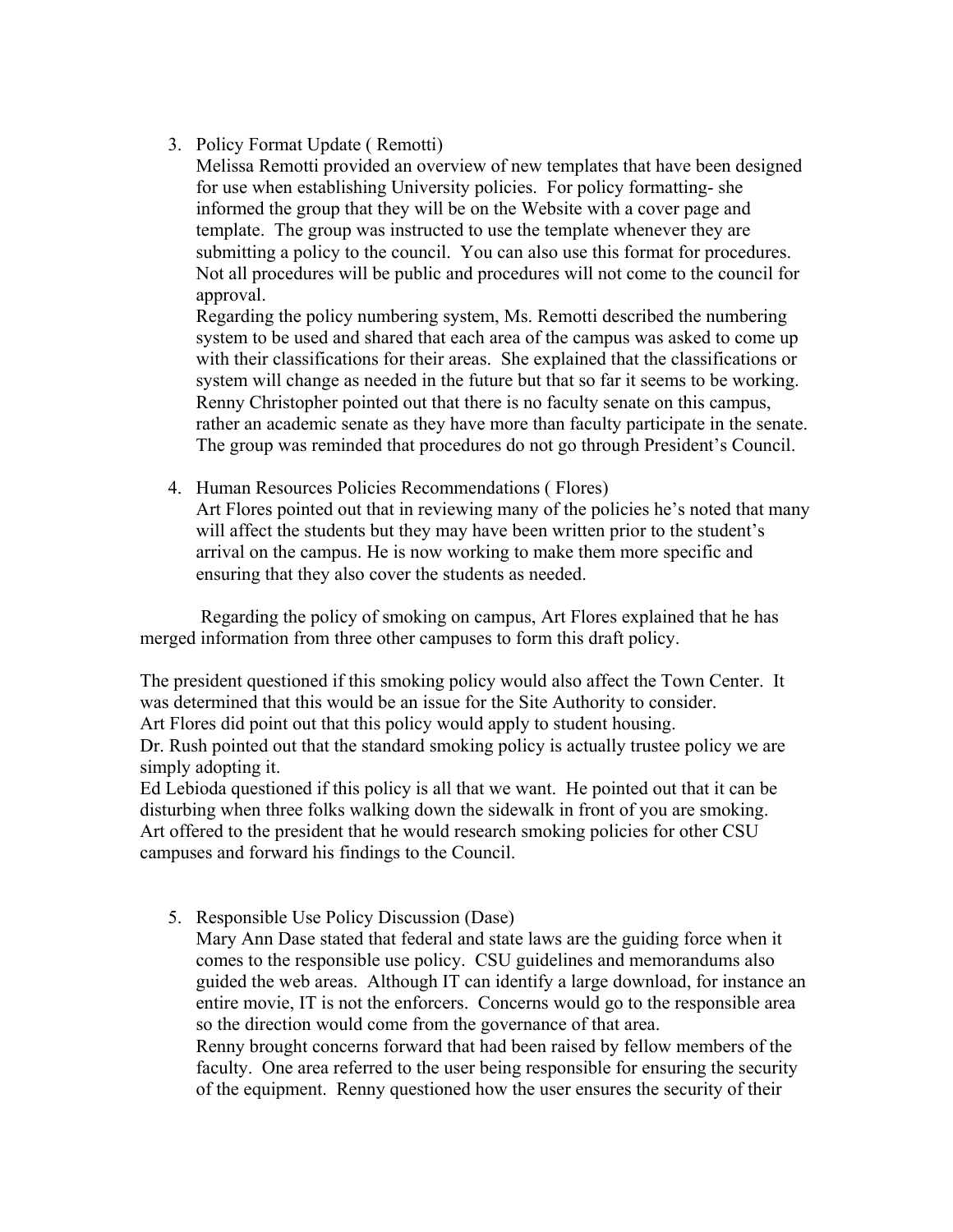machines. Munawwar Khan pointed out that you can lock your machines but alternates will need to be identified for MAC computers. Munawwar is to follow up.

Regarding the trademark and patents area of the appendix, Renny Christopher asked that it be made clear that the point for approvals is the director of communications and marketing.

In the area of harassment there is a phrase that attempts to define harassment and ends with a phrase that includes … which a reasonable person ….

Kevin Volken had expressed that in psychology they may display what is and should be offensive as part of there areas of study even though they routinely warn the students of the content and purpose for its display. So they would not be comfortable with this terminology. Also the term "reasonable people" in their opinion could be greatly abused. An example shared by Renny Christopher involved a recent poem that was printed along with a photo of a small child with his/her head severely injured.

Mary Ann stressed that at this point the suggested phrasing are just examples and that she has left it in as it is up to the council to determine if such language should be left in or taken out. Mary Ann agreed to look at more precise language around this issue.

Steve Lefevre suggested that additional examples could be added specific to a number of courses where there could be need to allow certain situations to occur. Ted is to work with Mary Ann on this area.

Becca Glazier asked for clarification of what are the official sites. Peggy Hinz explained that any areas that fall under the official CSUCI.edu Web Site are acknowledged as official sites of the University, though the specific content of the areas is to be managed by the appropriate governance for that area. But for instance, staff and faculty who work for the University may have their own private Web Sites, such as a garden site of Dennis Muraoka's and it is not an official CSUCI site. A suggestion was made that a page be added after the main pages of the web that states that the institution is not responsible for the content of the specific areas.

6. Student Affairs Policies Preview ( Lebioda)

Ed Lebioda asked that we review the 5 polices that are the web site and provide feedback directly to him. One policy addresses the issue of free speech and assembly. While this was done with the audience of students in mind Peggy Hinz expressed this was a good example of how this council can be affective as she had been working on a free speech and assembly policy draft as well, so she will coordinate with Ed on the final policy draft.

7) New Faculty Offices: Academic Affairs (Lefevre) Steve Lefevre explained that the majority of the second floor of the professional building has been transferred to refurbished space. He then provided a hand out (see attached) of the changes with locations and